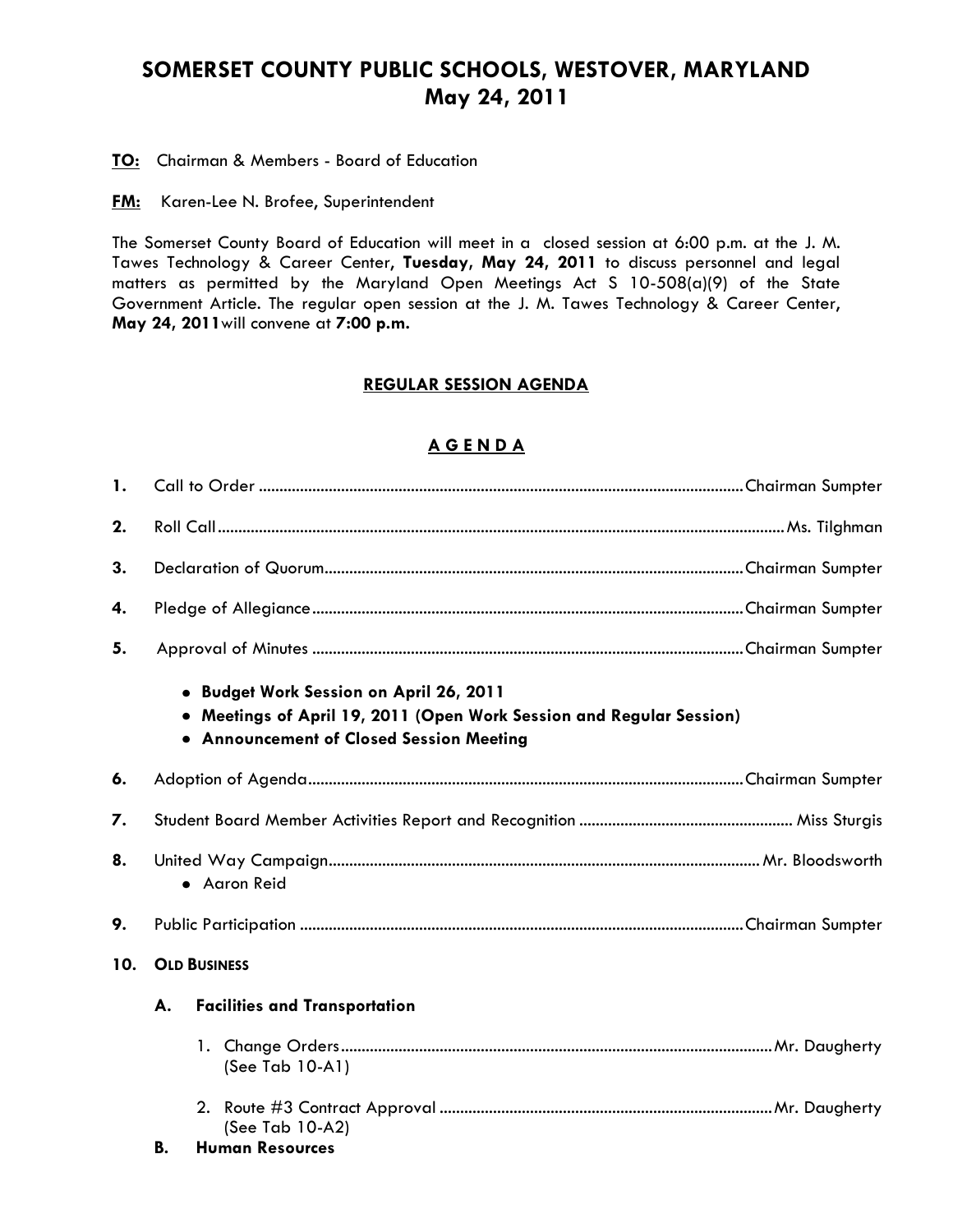|     |                | (See Tab 10-B1)                                                                     |  |
|-----|----------------|-------------------------------------------------------------------------------------|--|
|     |                | • Human Resources Associate                                                         |  |
|     |                | • Secondary Technology Instructional Facilitator                                    |  |
|     |                | (Whistle Blower) (See Tab 10-B2)                                                    |  |
|     |                | (See Tab 10-B3)                                                                     |  |
|     | $\mathsf{C}$ . | <b>Student Service</b>                                                              |  |
|     |                | (See Tab 10-C1)                                                                     |  |
| 11. |                | <b>NEW BUSINESS</b>                                                                 |  |
|     | А.             | <b>Finance</b>                                                                      |  |
|     |                | (See Tab $11-A1$ )                                                                  |  |
|     |                | (See Tab 11-A2)                                                                     |  |
|     |                | (See Tab $11-A3$ )                                                                  |  |
|     | В.             | <b>Policies</b>                                                                     |  |
|     |                | (See Tab 11-B1)                                                                     |  |
|     |                | (See Tab 11-B2)                                                                     |  |
|     |                | Policy #600-21, Enrollment/Athletic Eligibility/Pupil Assignment<br>(See Tab 11-B3) |  |
|     | C.             | <b>Facilities and Transportation</b>                                                |  |
|     |                | (See Tab $11-C1$ )                                                                  |  |
|     |                | (See Tab 11-C2)                                                                     |  |